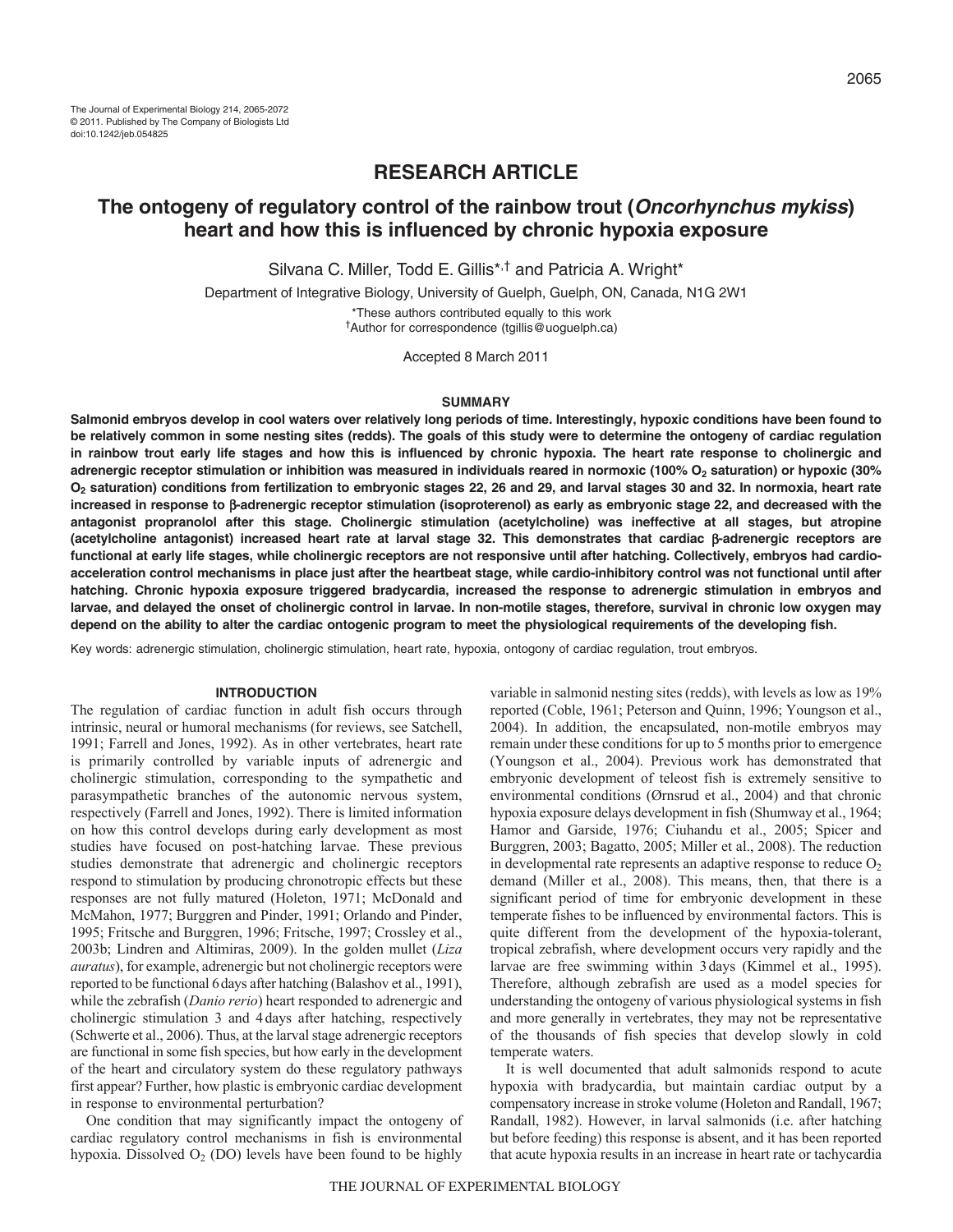# 2066 S. C. Miller, T. E. Gillis and P. A. Wright

(Holeton, 1971; McDonald and McMahon, 1977). Accordingly, Holeton (Holeton, 1971) speculated that the vagal reflex-mediated bradycardia is not yet functional in rainbow trout up to 8days after hatching. Although 40years have passed since Holeton's classic 1971 study, there have been no follow-up investigations of the hypoxic cardiac response in either embryonic or larval rainbow trout. The hypoxic bradycardia in hatched, 4days post-fertilization (d.p.f.) zebrafish is blocked in muscarinic cholinergic receptor knockdowns (Steele et al., 2009), indicating that the heart is under inhibitory vagal control by this stage of development. Similarly, heart rate variability of emu (*Dromiceius novaehollandiae*) hatchlings in hypoxia was abolished after cholinergic receptor blockade with atropine (Shah et al., 2010). While in early larval African clawed frog (*Xenopus laevis*), hypoxia has a direct inhibitory effect on heart rate, in later stages, active regulation of stroke volume and cardiac output occurs when the neural and humoral cardiovascular controls have matured (Fritsche, 1997). Together, these results demonstrate that the response of the vertebrate heart to hypoxia exposure is dependent on developmental stage.

It is unknown when cardiac responsiveness to adrenergic or cholinergic agents first develops, or the importance of these factors in regulating cardiac function during environmental hypoxia in the early life of a salmonid. Therefore, the ontogeny of cardiac regulation and the influence of chronic hypoxia were examined in the rainbow trout. It was hypothesized that heart rate in embryos and larvae is controlled by the development of adrenergic and cholinergic input, and its interaction with environmental  $O_2$ . If this is the case, then cardiac adrenergic and cholinergic receptor stimulation or inhibition should produce chronotropic changes that depend on development, and chronic hypoxia exposure should alter the responsiveness of receptors. To test this, the heart rate response to cholinergic and adrenergic receptor stimulation or inhibition was measured in trout embryos and larvae reared in normoxia or hypoxia  $(30\% \text{ O}_2 \text{ saturation})$ from fertilization to stages 22, 26 and 29 (before hatching), and 30 and 32 (after hatching).

# **MATERIALS AND METHODS Experimental animals**

Rainbow trout (*Oncorhynchus mykiss*, Walbaum 1792) embryos were obtained from Rainbow Springs Trout Farm in Thamesford, ON, Canada, on the day of fertilization and transported to the Hagen Aqualab, University of Guelph. Embryos were held in meshbottom Heath trays (62.9×52.1×6 cm  $1 \times w \times d$ ) throughout the incubation period and shielded from light, with a continuous flow  $(4 \text{ ml min}^{-1})$ of local untreated well water [ $10^{\circ}$ C,  $10 \text{ mg } O_2 l^{-1}$ , pH 7.9, water hardness 411 mg CaCO<sub>3</sub> $1^{-1}$ , ion concentrations (mmol $1^{-1}$ ): 2.6 Ca<sup>2+</sup>, 1.5 Cl<sup>-</sup>, 1.5 Mg<sup>2+</sup>, 0.06 K<sup>+</sup> and 1.1 Na<sup>+</sup>]. Separate groups of embryos were used for each series of experiments. Each group was derived from a spawning event between three females and three males. Hatching occurred 29–31d.p.f. for all groups. Developmental stages were designated according to Vernier (Vernier, 1969).

# **Experimental protocol**

The heart rate of embryos and larvae was determined *in vivo* by direct observation under a dissecting microscope and involved counting the number of contractions for 60s. Measurements were taken in glassbottomed Petri dishes (MatTek Co., Ashland, MA, USA) where the water temperature ( $10\pm0.3\textdegree$ C) was maintained through a cooling stage connected to a bath circulator (Fisher Isotemp 3016, Pittsburgh, PA, USA). Measurements were taken at chronological times 15, 22, 29, 36 and 43 d.p.f., corresponding to Vernier (Vernier, 1969) developmental stages 22, 26, 29, 30 and 32.

Embryos and larvae were exposed to drugs *via* a water bath. Preliminary experiments showed that 30min was more than sufficient time for heart rate to stabilize after drug exposure. All drugs were obtained from Sigma-Aldrich (St Louis, MO, USA). For post-hatching larvae experiments (stages 30 and 32), tricaine  $(MS-222; 20 \text{ mg}^{-1})$  was added to the exposure water to reduce body movement. MS-222 is a neuromuscular blocker, and has been used to analyze the cardiac activity of amphibian and fish larvae (Pelster and Bemis, 1991; Pelster and Burggren, 1991; Fritsche and Burggren, 1996; Mirkovic and Rombough, 1998), and of adrenergic and cholinergic cardiac responsiveness of fish larvae (Hsieh and Liao, 2002; Bagatto, 2005; Schwerte et al., 2006; Steele et al., 2009). In a previous study, this concentration of MS-222 was found to have no significant effect on heart rate in rainbow trout larvae (Mirkovic and Rombough, 1998).

### Series I: adrenergic and cholinergic cardiac response

To pharmacologically characterize cardiac cholinergic and adrenergic receptors, we used a concentration of agonist previously found to produce chronotropic effects in zebrafish embryos and larvae (Schwerte et al., 2006). Embryos or larvae reared in normoxia were placed individually in water-filled Petri dishes. After 30min, control values of heart rate were measured. Each larva or embryo was then placed in a solution of either  $0.1$  mmol  $l^{-1}$  isoproterenol ( $\beta$ -adrenergic receptor agonist) or 0.1 mmol<sup>1-1</sup> acetylcholine (cholinergic receptor agonist). Following 30min of drug incubation, heart rate was measured. To confirm agonist specificity, each individual was then placed in a fresh solution of  $0.1 \text{ mmol}1^{-1}$ isoproterenol combined with  $1$  mmol<sup>1-1</sup> propranolol ( $\beta$ -adrenergic receptor antagonist) or  $0.1$  mmol  $1^{-1}$  acetylcholine combined with 1mmoll –1 atropine (cholinergic receptor antagonist). After 30min, heart rate was measured. Acetylcholine is a general cholinergic receptor agonist (nicotinic and muscarinic receptors) readily degraded by acetylcholinesterase. Therefore, to ensure that a negative response to acetylcholine was not due to degradation of the drug, the same protocol was repeated with  $0.1$  mmoll<sup>-1</sup> muscarine (stable muscarinic receptor agonist) in place of acetylcholine. A series of trial experiments were also conducted to determine the responsiveness of cholinergic and adrenergic receptors to low drug concentrations  $(0.001 \text{ mmol}^{-1}$  agonist  $\pm 0.01 \text{ mmol}^{-1}$  antagonist). Finally, to ensure that following drug exposure embryos or larvae fully recovered, we followed heart rate for up to 2h after the drug was removed.

To determine the receptor (adrenergic and cholinergic) tone on heart rate in chronic normoxia, embryos and larvae were serially incubated in autonomic receptor antagonists as described previously (Altimiras et al., 1997; Crossley et al., 2003a). Baseline heart rate was determined following a 30min control period. The embryo or larva was then placed in a solution of atropine  $(0.1 \text{ mmol1}^{-1})$  for 30min to remove the cholinergic receptor agonist. Complete blockade of receptors was then achieved by placing the individual in a fresh solution of atropine and propranolol  $(0.1 \text{ mmol } l^{-1})$ combined. Heart rate was measured after 30min. This order of drug exposure was used as Altimiras and colleagues (Altimiras et al., 1997) suggest that if propranolol is used as a  $\beta$ -receptor antagonist it should be applied after atropine because it enhances cholinergic tone in adults. Adrenergic and cholinergic tone were calculated using formulas modified from Altimiras et al. (Altimiras et al., 1997) so that an absolute change in heart rate  $(\Delta f_H)$  is calculated instead of percentage tone. Percentage tone is not comparable to that in adult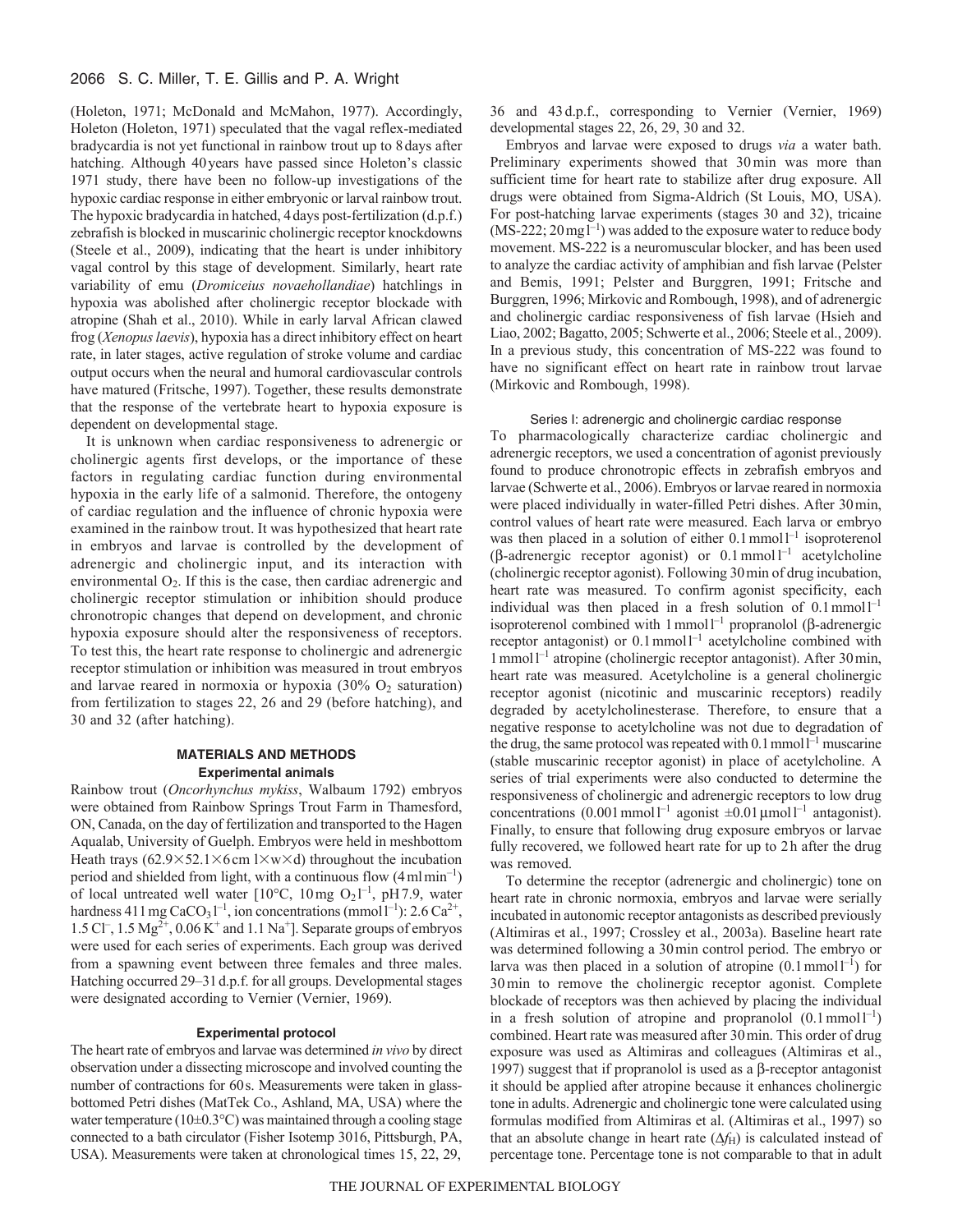fish because tone is still developing in the embryos while it is already established in adult fish. The formulas used were:

Adrenergic tone  $(\Delta f_H) = f_{H,\text{intrinsic}} - f_{H,\text{atropic}}$ , (1)

Cholinergic tone 
$$
(\Delta f_H) = f_{H,atropine} - f_{H,control}
$$
, (2)

where *f*H,control is the control (baseline) heart rate, *f*H,atropine is the heart rate after muscarinic receptor blockade and *f*<sub>H,intrinsic</sub> is the heart rate after muscarinic and  $\beta$ -adrenergic receptor blockade.

# Series II: adrenergic and cholinergic cardiac response and chronic hypoxia

To determine whether the responsiveness of cardiac cholinergic and adrenergic receptors is altered with chronic hypoxia, embryos were reared in normoxia (100% O<sub>2</sub> saturation) or chronic hypoxia (30%  $O<sub>2</sub>$  saturation) from the day of fertilization. This level of hypoxia has been recorded over extended periods of time in salmonid redds (Peterson and Quinn, 1996). To control water  $O_2$  levels,  $N_2$  gas was bubbled into a header tank  $(-501)$  connected to the Heath tray containing the embryos. DO levels in the water were monitored using a Luminescent Dissolved Oxygen (LDOTM) meter (model HQ40d-LDO101, Hach Co., Loveland, CO, USA). Hypoxic exposure results in developmental delay (Hamor and Garside, 1976) and therefore measurements for this group were stage-matched with the normoxic group. Fig.1 is a picture of two larvae from the same fertilization event but reared under chronic hypoxia or control conditions.

In the experimental chamber, hypoxic water was maintained by mixing air and  $N_2$  gas using a gas-mixing pump (Wösthoff pump, Calibrated Instruments Inc., Ardsley, NY, USA). Similarly, normoxic water was maintained by air input to the gas-mixing pump. DO levels in the experimental chamber were held constant by placing an air-tight lid over the chamber. A mixture of nitrogen and air from the gas-mixing pump was introduced into the chamber *via* small plastic tubing, and flowed out *via* an outlet hole. To determine autonomic tone on heart rate regulation in normoxia- and hypoxiareared embryos and larvae, the same protocol was repeated as in Series I, except that the concentration of antagonists was  $1$  mmol $1^{-1}$ to ensure complete receptor blockade.



Fig. 1. Chronic hypoxia (30%  $O<sub>2</sub>$  saturation) incubation from fertilization results in delayed development and growth in trout embryos. Photo was taken 41 days post-fertilization (d.p.f.), with the normoxia-reared (100%  $O<sub>2</sub>$ saturation) larva at developmental stage 32 (bottom) and the hypoxiareared larva at developmental stage 30 (top). These embryos are the result of the same fertilization event.

# **Statistical analyses**

Statistical analyses were performed using Minitab 15.1 (Minitab Inc., State College, PA, USA). One-way repeated measures ANOVA with Tukey *post hoc* analyses were used to determine statistically significant differences in heart rate between treatments within a given developmental stage for characterization of receptors in Series I. Differences in receptor tone (cholinergic or adrenergic) between developmental stages in Series I were compared using one-way ANOVA with Tukey *post hoc* analyses. The normoxia and hypoxia baseline heart rates from Series II were compared within and between developmental stages using a two-way ANOVA  $(O<sub>2</sub>)$ treatment, developmental stage) with a Tukey *post hoc* analysis. For Series II data, two-way ANOVA  $(O<sub>2</sub>$  treatment, developmental stage) with Tukey *post hoc* analyses were used to determine differences in receptor tone (cholinergic and adrenergic) between normoxia and hypoxia at a given developmental stage, and between developmental stages within normoxia or hypoxia. The significance level for all statistical tests was set at *P*<0.05. All values are presented as means  $\pm$  s.e.m.

# **RESULTS Experimental approach**

No mortalities occurred as a result of drug exposure. Following drug exposure, heart rate in embryos recovered, although the recovery time was stage dependent. At stage 22, recovery from propranolol occurred by 30min (normal recovery period), but after stage 22, heart rate gradually returned to control level within 2h. For comparison, the concentrations of drugs were chosen to match those in a previous study where zebrafish embryos and larvae were bathed in solutions containing either  $0.1$  mmol  $1^{-1}$  agonist or  $0.1$  mmol  $1^{-1}$ agonist plus  $1$  mmol<sup> $-1$ </sup> antagonist (Schwerte et al., 2006). The chronotropic responses observed in response to various drugs were repeatable over a range of concentrations from  $0.001$  ( $N=3-5$ , data not shown) to  $0.1$  mmol  $l^{-1}$  (see below).

### Series I: adrenergic and cholinergic cardiac response

Embryos exposed to the adrenergic receptor agonist isoproterenol showed a significant increase in heart rate at stage 22 (*P*<0.0001) (Fig.2). This response was not observed in embryos at stages 26 and 29, but was apparent after hatching at stage 30  $(P=0.012)$  and stage 32 ( $P=0.047$ ). Co-incubation with the adrenergic receptor antagonist propranolol lowered heart rate and blocked the positive chronotropy induced by isoproterenol at all stages (*P*<0.001). The influence of propranolol increased with development. Propranolol exposure induced a significant decrease in heart rate of 8%, 17%, 16%, 60% and 68% at stages 22, 26, 29, 30 and 32, respectively (Fig.2). Acetylcholine had no significant effect at any stage (Fig.3). Exposure to atropine induced a significant increase in heart rate relative to acetylcholine alone at stage 30  $(P=0.0085)$ , and at stage 32 the increase in heart rate above control was also significant  $(P=0.0012)$ . Similarly, muscarine had no significant effect on heart rate at any stage  $(N=3, \text{ data not shown}).$ 

At all stages tested, heart rate significantly decreased following adrenergic receptor blockade (Fig.4). The bradycardia was weak at stage 22 (change of  $-6$  beats min<sup>-1</sup>), strong at stage 26  $(-11 \text{ beats min}^{-1})$  and strongest at stages 30 and 32 (-16 and  $-17$  beats min<sup>-1</sup>, respectively). From stage 22 to 30, cholinergic receptor blockade had no significant effect on heart rate. At stage 32, however, a significant tachycardia  $(+7 \text{ beats min}^{-1})$  occurred in response to cholinergic receptor inhibition (*P*<0.01).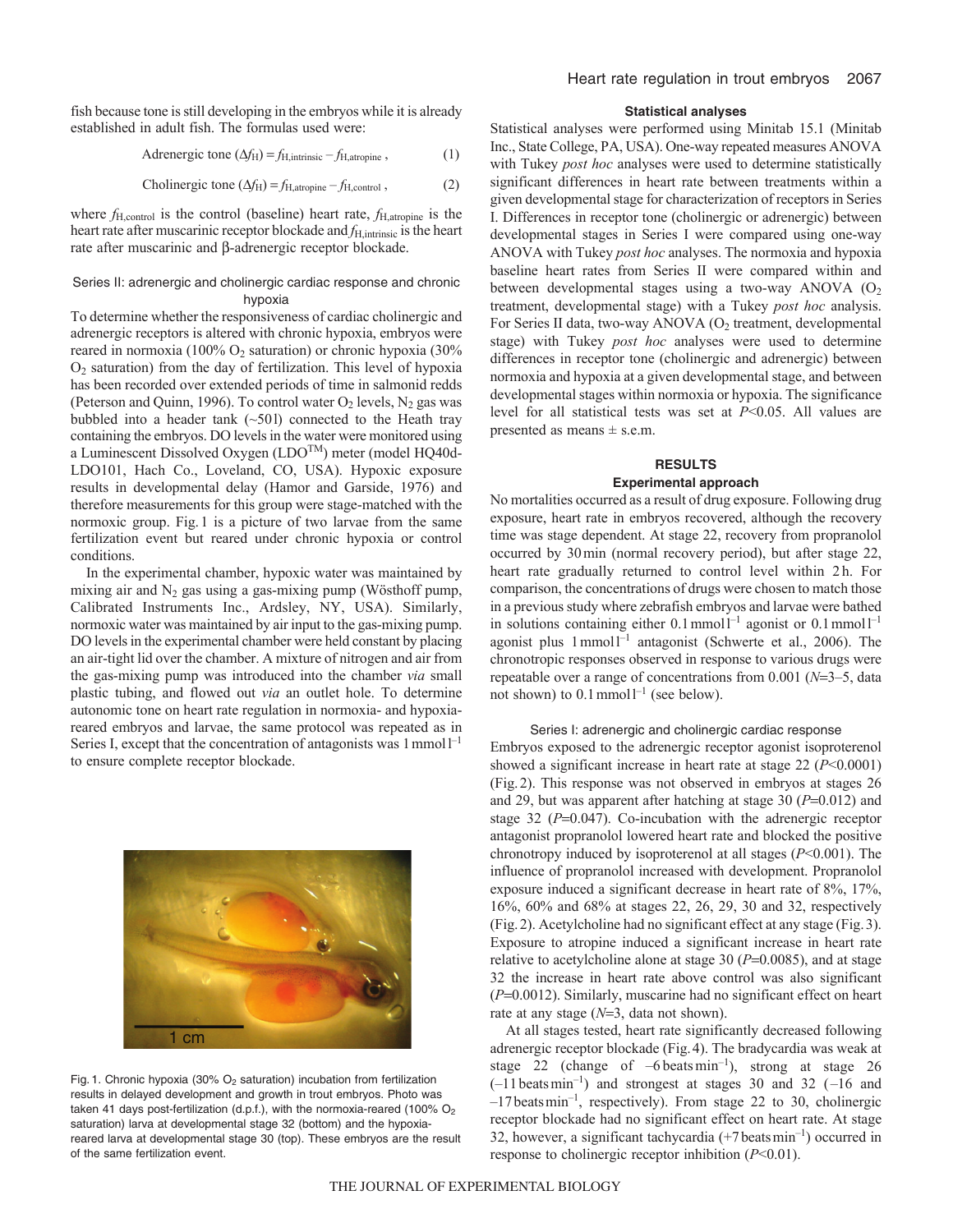

Fig. 2. The trout heart is responsive to adrenergic stimulation during early embryonic development. Heart rate of normoxia-reared (100%  $O<sub>2</sub>$ saturation) rainbow trout embryos and larvae was measured in control conditions or following exposure to 0.1 mmol  $I^{-1}$  isoproterenol or combined 0.1 mmol  $I^{-1}$  isoproterenol + 1 mmol  $I^{-1}$  propranolol at different stages of development (Series I). Data are presented as means  $+$  s.e.m. ( $N=6$ ). Different letters indicate statistically significant differences between treatments at a given stage  $(P<0.05)$ .

### Series II: adrenergic and cholinergic cardiac response with chronic hypoxia

DO levels in the chronic hypoxia treatment were relatively constant over the duration of the experiment (44days, 30±2% saturation, data not shown). There was a significant interactive effect between development and  $O_2$  exposure on adrenergic ( $P<0.001$ ) and cholinergic ( $P=0.003$ ) tone. Developmental stage ( $P<0.001$ ) and O<sub>2</sub> treatment (*P*<0.001) had significant effects on adrenergic tone (Fig.5A). In normoxia-reared individuals, propranolol elicited a similar developmental response to that described above (compare Fig.4 and Fig.5A), where the magnitude of the inhibition of heart rate was greater at stages 30 (change of  $-31$  beatsmin<sup>-1</sup>) and 32  $(-38 \text{ beats min}^{-1})$ , relative to that at earlier stages ( $P < 0.001$ ). It should be noted that heart rate was not significantly different from baseline in the presence of propranolol at stage 22 in Fig.5A, but was significantly different in Fig.4. In hypoxia-reared individuals, the decrease in heart rate in response to propranolol followed a similar pattern, increasing in magnitude from stage  $22$  (-11 beats min<sup>-1</sup>,  $P<0.001$ ) to stage 32 (–57 beats min<sup>-1</sup>,  $P<0.001$ ). The change in heart rate induced by propranolol was significantly greater (between 1.5 and 2.6-fold) in hypoxia relative to normoxia at stages  $26 (P=0.002)$ , 29 (*P*<0.001), 30 (*P*=0.027) and 32 (*P*<0.001).

Developmental stage  $(P<0.001)$ , but not O<sub>2</sub> treatment  $(P=0.159)$ , had a significant effect on cholinergic tone (Fig.5B). Individuals reared in normoxia did not consistently respond to cholinergic blockade until stage 32 (note similar results presented in Fig.3), where atropine elicited a significant increase in heart rate in normoxia ( $P<0.001$ , change of  $+10$  beats min<sup>-1</sup>) but not hypoxia. Atropine treatment did not change heart rate of hypoxic individuals at any stage.

Developmental stage  $(P<0.001)$  and  $O_2$  treatment  $(P<0.001)$ had significant effects on heart rate. There was a significant interactive effect between development and  $O_2$  exposure on heart



Fig. 3. The trout heart is controlled by cholinergic input after hatching. Heart rate of normoxia-reared (100% O<sub>2</sub> saturation) rainbow trout embryos and larvae was measured in control conditions or following exposure to 0.1 mmol  $I^{-1}$  acetylcholine or combined 0.1 mmol  $I^{-1}$  acetylcholine and 1 mmol  $I^{-1}$  atropine at different stages of development (Series I). Data are presented as means  $+$  s.e.m. ( $N=6$ ). Different letters indicate statistically significant differences between treatments at a given stage (P<0.05).

rate (*P*<0.001). In normoxic embryos, heart rate significantly increased by 26% from stage 22 to 26 (*P*<0.001) (Fig.6). After this initial rise, heart rate remained relatively constant from stage 26 to 29. At stage 30 there was a small but significant drop in heart rate that was maintained at stage  $32 (P=0.029)$ . In hypoxic embryos, heart rate remained low and constant between stages 22 and 29, with heart rate at stages 26 and 29 being significantly lower (19–20%) relative to that of normoxic embryos (*P*<0.001). After stage 29, heart rate significantly increased (11%) (*P*<0.001) to match the rate of normoxic larvae at stage 30, reaching a maximum at stage 32.

### **DISCUSSION**

This is the first investigation of the responsiveness of cardiac adrenergic and cholinergic receptors throughout early development in a salmonid. The results of this study indicate that autonomic control systems of the trout heart are operational at early embryonic life stages. In addition, there is evidence that chronic hypoxia has profound effects on the developmental trajectory of cardiac regulatory mechanisms. The results provide support for stage dependency in chronotropic responses to adrenergic and cholinergic receptor stimulation or inhibition. Adrenergic receptors were functional at all stages; however, cholinergic receptors were functional only after hatching (Fig.7). Chronic hypoxia increased adrenergic receptor control of heart rate, and delayed the onset of cholinergic control. These two mechanisms may be the key hypoxia acclimation strategies that non-motile, hatched larvae use to regulate cardiac function and circulation when faced with a low oxygen environment and no means of escape. The results support the hypothesis that heart rate in embryos and larvae is controlled by the development of adrenergic and cholinergic input, and its interaction with environmental  $O_2$ . Moreover, these results validate the speculation by Holeton (Holeton, 1971) that the drop in resting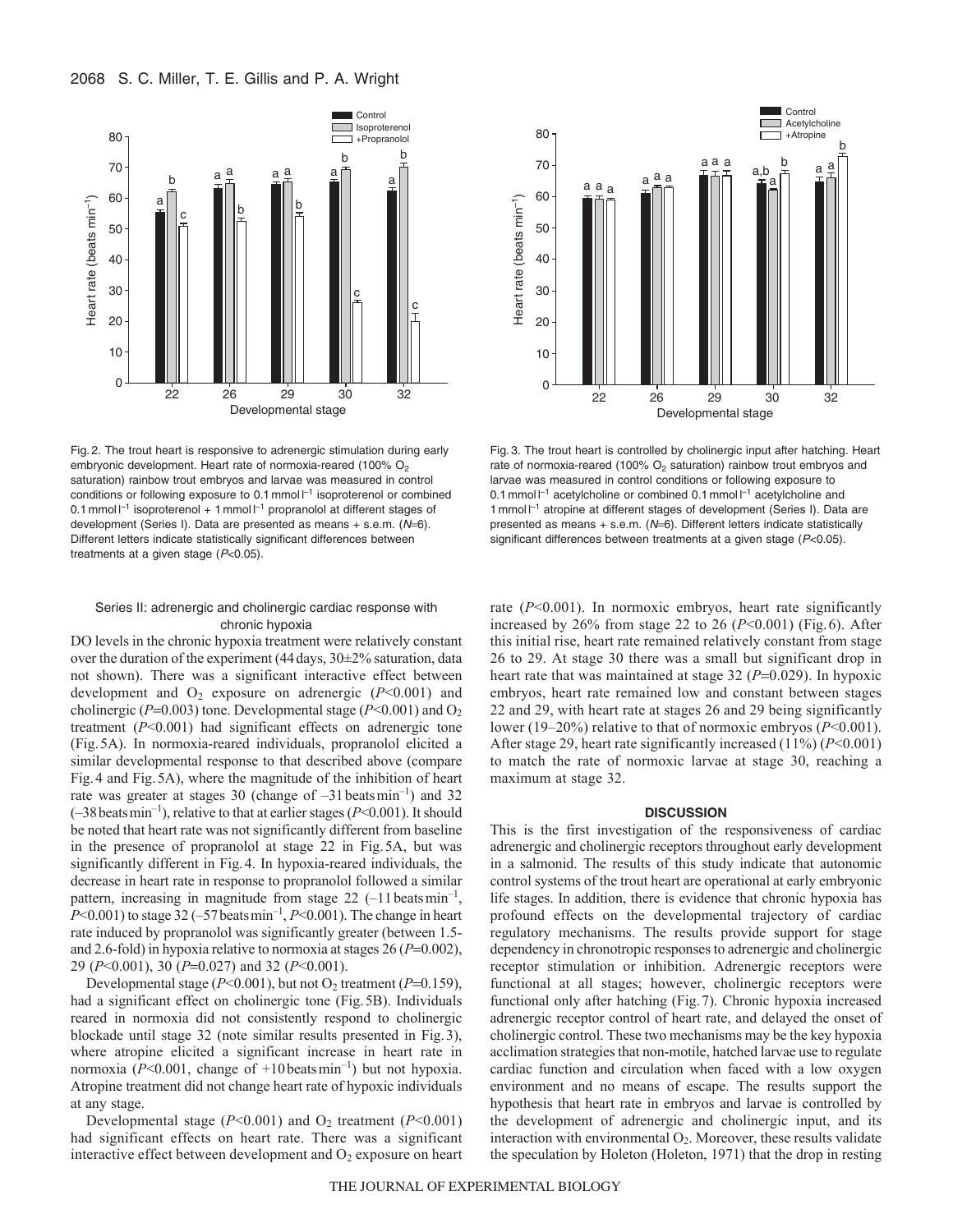

Developmental stage

26 29 30 32

Fig. 4. Tonic adrenergic regulation of the trout heart is significant in embryos and larvae, while tonic cholinergic regulation of heart rate becomes apparent only after hatching. The absolute change in heart rate was obtained by measuring heart rate under control conditions and then transferring the embryo or larva into a solution of atropine (0.1 mmol  $I^{-1}$ ) for 30 min to remove the cholinergic receptor agonist. Complete blockade of receptors was then achieved by placing the individual in a fresh solution of atropine and propranolol (0.1 mmol  $I^{-1}$ ) combined. Data are presented as means  $+$  s.e.m. ( $N=6$ ). Different letters indicate statistically significant differences between developmental stages for adrenergic or cholinergic tone and asterisks represent significant drug response from baseline  $(P<0.05)$ .

22

heart rate after hatching is due to the onset of inhibitory nervous control of the heart *via* the vagus nerve.

## **The development of cardiac regulatory control**

Our findings show that the trout heart is capable of adrenergic regulation shortly after the start of cardiac contractions (Fig.7). A positive chronotropic effect from  $\beta$ -adrenergic receptor stimulation was observed as early as stage 22 and this response was abolished by the bradycardic response to propranolol. At later stages,  $\beta$ adrenergic receptor inhibition had a greater influence on heart rate, indicating an increased adrenergic influence on cardiac function. The adrenergic receptor stimulation in this study is similar to the positive chronotropic effect of adrenaline in adult rainbow trout (Farrell et al., 1986). Schwerte and colleagues (Schwerte et al., 2006) found a positive chronotropic response to adrenergic receptor stimulation in early stages of *D. rerio*, but only after hatching.

The positive chronotropic effect induced by isoproterenol at stages 22, 30 and 32 suggests a functional  $\beta$ -adrenergic receptor population that is not saturated, indicating a greater scope for tachycardia. At stages 26 and 29 the ineffectiveness of isoproterenol suggests that the majority of  $\beta$ -adrenergic receptor sites are likely saturated and this could be due to ongoing developmental processes including a change in the number of  $\beta$ -adrenergic receptors, receptor affinity or the signaling pathways downstream from the receptors. An increase in  $\beta$ -adrenergic receptor density and cAMP production occurs with development in fetal mice (Chen et al., 1982). Thus, developmental changes in the coupling of  $\beta$ -adrenergic receptor activation to messenger systems downstream can also be responsible for altered chronotropic responses to drugs across development. Similarly, in chicken embryos, the decrease in isoproterenol sensitivity of the ventricle between days 16 and 21 of embryonic development is in agreement with the loss of  $\beta$ -adrenergic receptors from day 15 to 19, and indicates receptor internalization or



Fig. 5. Hypoxia exposure increases the adrenergic tone of the embryonic trout heart throughout development. Cardiac autonomic tone of normoxia- (100%  $O_2$  saturation) and hypoxia-reared (30%  $O_2$  saturation) rainbow trout embryos and larvae was measured as changes in heart rate in response to (A) adrenergic receptor blockade by 1 mmol  $I^{-1}$  propranolol (adrenergic tone) and (B) cholinergic receptor blockade by 1 mmol  $I^{-1}$  atropine (cholinergic tone) at different stages of development (Series II). Data are presented as means  $+$  s.e.m. ( $N=6$ ). Different letters indicate statistically significant differences between treatments at a given stage, and between stages within normoxia or hypoxia. Asterisks represent significant drug response from control normoxic or hypoxic values (P<0.05).

downregulation (Higgins and Pappano, 1981; Lindgren and Altimiras, 2009).

The maturation of an adrenergic tone on heart rate regulation was inferred from the intensified bradycardia response to propranolol after hatching. Indeed, higher adrenaline levels after hatching relative to previous stages were found in the head and heart tissues of rainbow trout larvae (Meyer and Sauerbier, 1977). In addition, nervous control of catecholamine secretion from chromaffin cells of trout was reported as early as pre-hatching stage 28 (Gallo and Civinini, 2005). Therefore, the higher adrenergic tone on heart rate can presumably be related to increasing levels of circulating catecholamines. The increase in adrenergic tone observed over developmental time is likely a result of an increase in body mass, metabolic rate and critical oxygen levels that impose an additional demand on the convectional transport of oxygen (Rombough, 1988b). Younger embryos may be less dependent on the circulatory system for oxygen, as their needs may be met by diffusion (Rombough, 1988a). In rainbow trout larvae, the contribution of the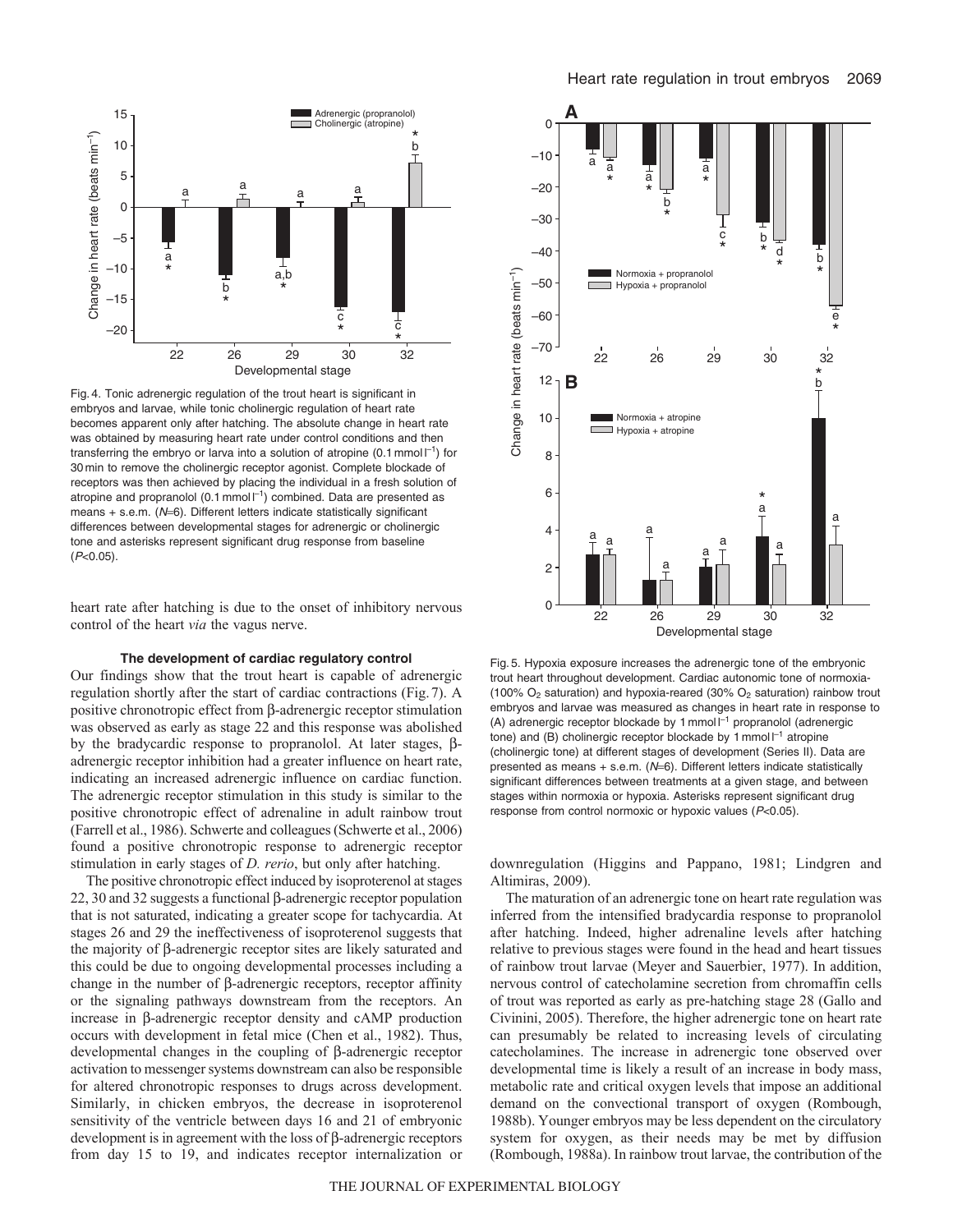

Fig. 6. Developmental pattern of heart rate in rainbow trout embryos and larvae reared in normoxia (100%  $O_2$  saturation) or hypoxia (30%  $O_2$ saturation) (Series II). Data are presented as means  $\pm$  s.e.m. ( $N=9-22$ ). Different letters (lowercase, normoxia; uppercase, hypoxia) indicate statistically significant differences in heart rate between developmental stages and asterisks represent significant differences between normoxia and hypoxia  $(P<0.05)$ .

gills (convection) relative to the skin (diffusion) to oxygen uptake progressively increases to 50% of total oxygen uptake rate by 23±2days post-hatching in soft water and 28±3days post-hatching in hard water (Fu et al., 2010). This was defined as the time at which oxygen uptake transitions from the skin to the gills (Fu et al., 2010). The timing of these respiratory changes parallels the results of the present study, where the regulatory pathways of cardiac function were fully mature 14days after hatching.

Although functional  $\beta$ -adrenergic receptors are present, it does not imply that stimulation can occur from the sympathetic nervous system. The participation of sympathetic nerves in the regulation of heart rate in early developmental stages of fish is unknown. Embryos of the chicken (*Gallus gallus*) and common frog show receptor sensitivity before functional innervation becomes evident (Higgins and Pappano, 1981; Protas and Leontiva, 1992). If this is also the case for fish, the adrenergic tone in embryonic rainbow trout may be caused by increasing levels of circulating catecholamines and endogenous catecholamines stored within the heart. Some animals show a decrease (Protas and Leontiva, 1992) or no change (Higgins and Pappano, 1981) in  $\beta$ -adrenergic sensitivity once innervation is established. The morphological stages (Higgins and Paptanon) of heart rate in control of the control of the control of the control of the control of the statistically significant different less minimizations (100%) estill statisticall

An increase in heart rate after exposure to atropine indicates a dependence on muscarinic receptors for tonic cardiac regulation (Farrell and Jones, 1992). The cholinergic antagonist atropine had a consistent positive chronotropic effect on the rainbow trout heart after hatching at stage 32, similar to the effect in resting adult rainbow trout (Wood et al., 1979), while the timing of the cholinergic response in the present study is similar to that reported for the golden mullet (Balashov et al., 1991). In larval zebrafish, however, the heart was first responsive to the cholinergic agonist carbachol after hatching at  $3 d.p.f.$  (Hsieh and Liao, 2002) or  $4 d.p.f.$  (Steele et al., 2009), with an established vagal tone at 3d.p.f. (Hsieh and Liao, 2002; Steele et al., 2009). However, the effect of acetylcholine on heart rate in zebrafish was delayed and did not occur until 5d.p.f. (Schwerte et al., 2006). Despite the difference between rainbow trout and zebrafish early cardiac physiology, the onset of the heartbeat relative to hatching times is similar. In rainbow trout, a strong heartbeat is first detected at 12d.p.f. (stage 21), or at approximately 40% of the incubation period from fertilization to hatching (Vernier, 1969; Rombough, 1988a). The zebrafish heart begins to beat at 24h post-fertilization (hatching occurs at 48–72h) (Kimmel et al., 1995). In the trout, it is possible that a higher cholinergic tone is gradually acquired in the developmental stages that follow. The lack of a response to cholinergic drugs before stage 32 suggests the absence of cardiac cholinergic receptors or functional pathways. It is not likely that the lack of response is due to saturated cholinergic receptors, as atropine would remove this tone and heart rate would rise. Another explanation may be that acetylcholine stimulates both muscarinic and nicotinic receptors. Nicotinic receptor stimulation of chromaffin cells may have caused the secretion of catecholamines, counteracting a decrease in heart rate by muscarinic stimulation. However, experiments conducted with muscarine (muscarinic receptor-specific agonist, data not shown) produced similar results. Taken together, these results indicate that normal cardiac development occurs in the absence of cholinergic input until at least 2 weeks after hatching.

Early embryos showed an initial rise in heart rate, which remained constant until hatching. Following hatching, the heart rate of larvae decreased. A similar decrease in resting heart rate has been reported for zebrafish following hatching (Bagatto, 2005; Steele et al., 2009). The significant increase in heart rate at stage 26 possibly represents the increased adrenergic tonic stimulation. It is noteworthy that the maximum heart rate at stages 26 and 29 does not coincide with the highest adrenergic tone detected at stages 30 and 32. Possibly, the fall in resting heart rate at stage 30 is related to the initiation of inhibitory vagal tone around this stage, as previously suggested by



Fig. 7. Adrenergic regulation of heart rate in trout embryos occurs early in development and cholinergic regulation of heart rate is present after hatching. Timeline of the onset of cardiac regulatory mechanisms relative to developmental stage during the early life of rainbow trout (embryonic stages 22, 26 and 29 and larval stages 30 and 32). Embryos were reared from fertilization in normoxia (100% O<sub>2</sub> saturation) or hypoxia (30% O<sub>2</sub> saturation). The development of cholinergic regulation of heart rate in hypoxia-reared embryos was not observed at any of these stages. Developmental stages were designated according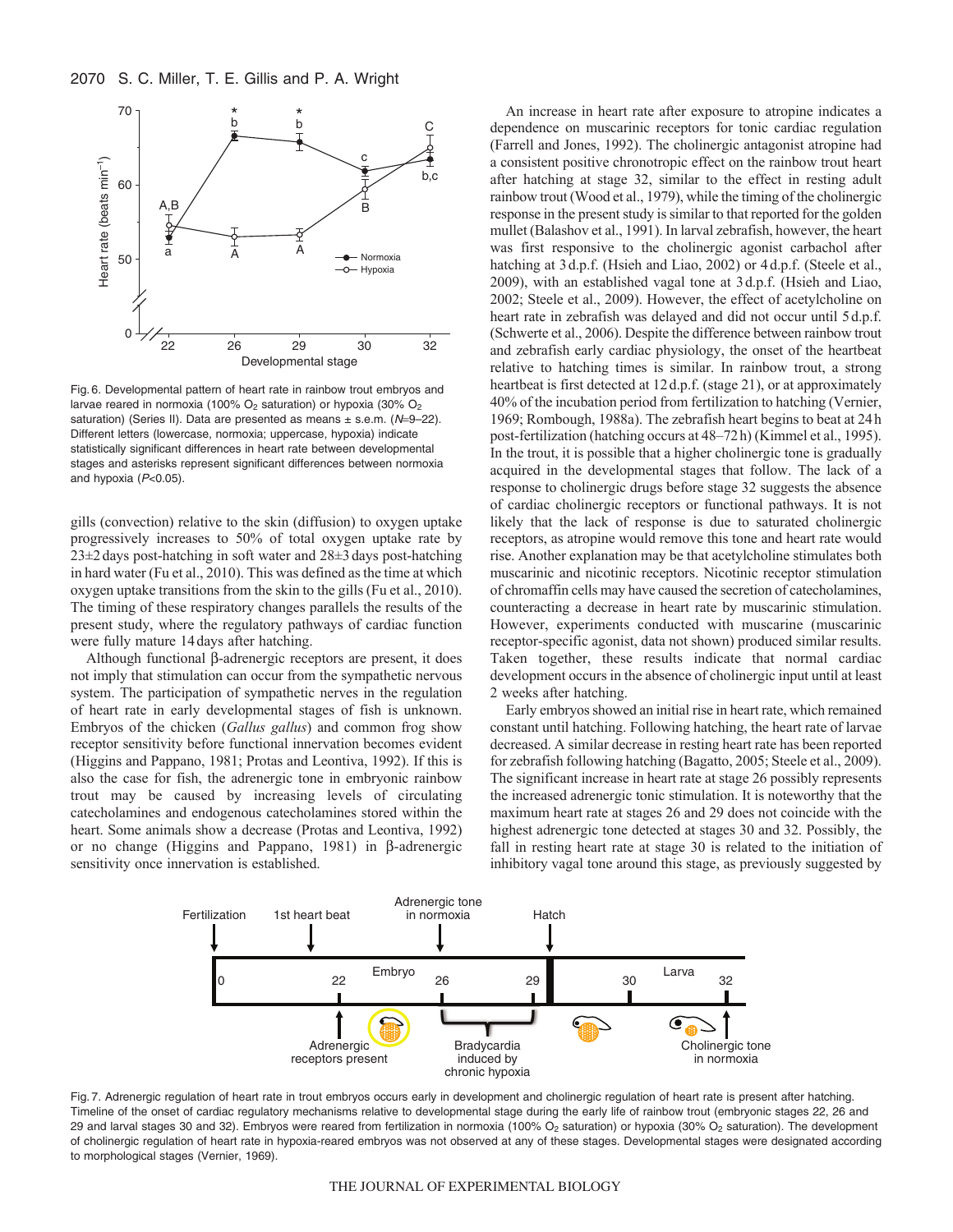Holeton (Holeton, 1971). Collectively, in embryos cardioacceleration reflex mechanisms were in place just after the heartbeat stage, while cardio-inhibitory mechanisms were not functional until after hatching.

### **The influence of hypoxia exposure on the development of cardiac regulatory control**

Chronic hypoxia altered both adrenergic and cholinergic cardiac regulation during the embryonic and larval development of rainbow trout. Interestingly, the onset or activity of adrenergic and cholinergic mechanisms does not simply occur at the programmed developmental stages as in normoxia (Fig.7). Adrenergic tone was still detected early in development; however, the magnitude of the tone was modified in hypoxia. Surprisingly, the onset of cholinergic receptor responsiveness was completely absent in hypoxia, whereas in normoxia it was present at stage 32. It is evident that the control of heart rate during early life stages depends on environmental  $O_2$ .

The comparison between normoxic and hypoxic heart rates over developmental time showed an interesting pattern that may relate to critical developmental events. Initially (stage 22) there was no impact of hypoxia on heart rate; this was followed by a significant decrease (stage 26, 29) and then after hatching the heart rate in hypoxic larvae increased to match that of the normoxic larvae (stage 30, 32). An increase in heart rate in newly hatched individuals relative to embryos in response to the chronic reduction in water oxygen may be necessary to meet the increased metabolic requirements at this stage. Although early larvae meet most of their O2 requirements by diffusion (Rombough, 1988a), maintaining heart rate and circulation may be essential for delivery of yolk substrates and removal of nitrogenous waste. Interestingly, trout larvae respond to acute hypoxia with a slight tachycardia at least up to 8days posthatching (Holeton, 1971). The tachycardia response correlates with the increase in adrenergic scope found in hypoxic larvae after hatching in the present study. In adult rainbow trout, the reverse response is observed during hypoxic exposure, where a slowing of heart rate helps to coordinate blood flow with the supply of oxygen reaching the gills (Farrell, 2007). In larval trout with poorly developed gills, bradycardia would not be of any benefit (Holeton, 1971). It is possible that in chronic hypoxia, the  $O_2$  concentration in the body core of hypoxic embryos is similar to that of larger larvae in normoxia when oxygen diffusion *via* the cutaneous surface can no longer meet the needs of the growing larvae. Therefore, exposure to hypoxia may accelerate the onset of convective oxygen transport. This result also suggests that late stage rainbow trout larvae are capable of a controlled positive chronotropic response from neural or humoral activity.

Hypoxia elicited an increase in adrenergic tone above that found in control embryos as early as stage 26. After hatching, the magnitude of the decrease with propranolol was more profound in hypoxic larvae, and this adrenergic tone progressively increased to reach a maximum at stage 32. In order to maintain heart rate during hypoxia and limit potential inhibition of heart rate by  $O_2$  starvation, it is possible that the imposed decrease in heart rate by limiting  $O<sub>2</sub>$ levels is countered by an increase in adrenergic responsiveness, buffering the depressive effects of hypoxia. This change may offset the influence of hypoxia on cholinergic activity. Previous studies with the larvae of other species have also demonstrated that hypoxia exposure stimulates an increase in adrenergic tone, supporting such a role for this response (Crossley et al., 2003b; Steele et al., 2009). This effect has also been shown in adult trout, where adrenergic stimulation of the heart can counteract the negative chronotropic effects of hypoxia (Hanson et al., 2006). Although oxygen is

limiting, an increase in  $\beta$ -adrenergic sensitivity likely increases the energy requirements of the heart. This suggests that increased cardiac output is critical for continued development under low  $O_2$  conditions.

The maintenance of heart rate through positive chronotropy is consistent with the hypothesis that the heartbeat is necessary for cardiac morphogenesis and angiogenesis (Burggren, 2004). Potential mechanisms underlying the increased  $\beta$ -adrenergic sensitivity may be found downstream of the receptor and include an increase in the efficiency of energy-producing pathways such as shift to a more efficient isoform of adenylate cyclase or an increased expression of stimulatory G-protein  $(G_s)$  rather than inhibitory G-protein  $(G_i)$  (Slotkin et al., 2003). In the trout embryos and larvae, the ability of the heart to perform in chronic hypoxia can be due to an increase in pacemaker self-excitation rate by direct adrenergic stimulation of pacemaker cells (Tibbits et al., 1992). In addition, increased adrenergic stimulation allows a  $\beta$ -adrenergic receptor-mediated myocardial Ca<sup>2+</sup> influx (Vornanen, 1998). This conclusion is supported by the result that blockade of  $\beta$ -receptors under control or optimal oxygenation did not reveal a high adrenergic tone compared with  $\beta$ -adrenergic receptor blockade with hypoxia. Such a response is also present in hypoxic mouse embryos, in which  $\beta$ -adrenergic receptor blockade induced a deeper bradycardia than hypoxia alone, showing that heart rate following  $\beta$ -adrenergic receptor blockade is catecholamine deficient (Portbury et al., 2003). Increased sensitivity to cardiac  $\beta$ -adrenergic receptor stimulation is also seen with hypoxia exposure of fetal sheep (*Ovis aries*) (Parer, 1983) and embryonic chickens (Lindgren and Altimiras, 2009).

Development in hypoxia delayed the appearance of a positive chronotropic response to atropine relative to its appearance in normoxia at stage 32. This suggests that long-term oxygen starvation results in relatively less reliance on the development of cholinergic tone. As vagal function is lacking until after hatching, the hypoxic bradycardia in embryos (stage 26, 29) is not mediated by vagal tone, unlike in adults. This is confirmed by the inability of atropine to abolish the bradycardia. In contrast to the trout, the development of hypoxic bradycardia in zebrafish larvae in response to chronic hypoxia is mediated by cardiac muscarinic receptors (Steele et al., 2009). Similarly, atropine limited the hypoxic bradycardia in late incubation chicken embryos (day 21) but not in younger embryos (days 12–20), indicating that muscarinic receptors play a role in the cardiac response at this stage (Crossley et al., 2003b). The results suggest that environmental insults, such as hypoxia, favor an increase in heart rate in later embryonic stages for survival. Also, in addition to the intrinsic pacemaker rate, there must be scope for positive regulation. Overall, the developmental onset of sympathetic or parasympathetic activity may depend on the stability of environmental conditions in the habitat where development occurs.

### **Conclusions and perspective**

The results of this study illustrate the fact that the adrenergic system is the most potent regulator of heart rate in salmonid embryos. In normoxia, embryos and larvae demonstrated developmental stagedependent heart rates corresponding to  $\beta$ -adrenergic and cholinergic tone. However, chronic environmental hypoxia altered the normoxic pattern of heart rate regulation by significantly altering the balance and onset of adrenergic and cholinergic cardiac input seen in normoxia. These results demonstrate, therefore, that the ontogeny of cardiac regulatory pathways in slow developing rainbow trout embryos is sensitive to hypoxic conditions and this effect has the